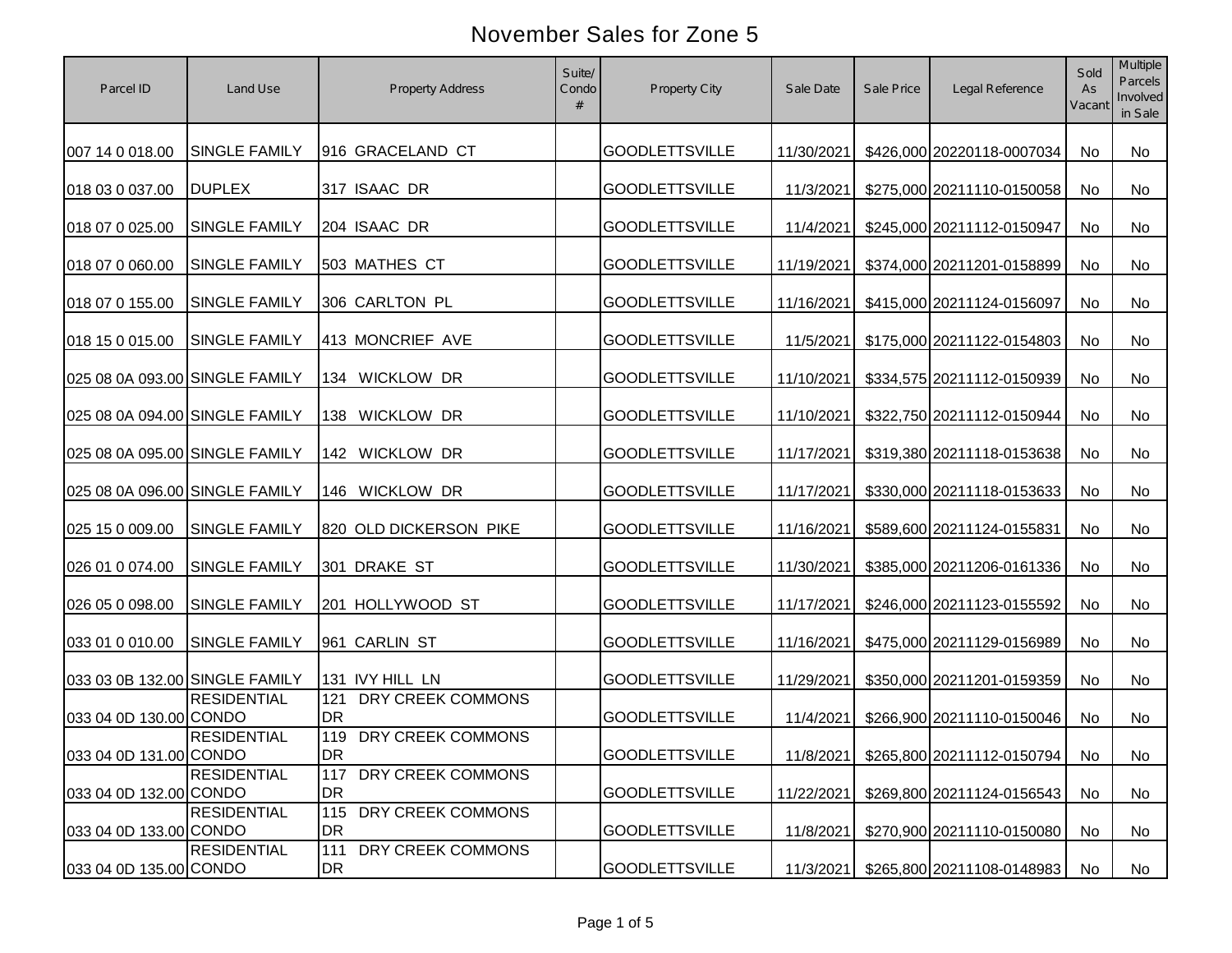|                                |                                   |                                | Suite/ |                       |            |            |                                       | Sold         | Multiple<br>Parcels |
|--------------------------------|-----------------------------------|--------------------------------|--------|-----------------------|------------|------------|---------------------------------------|--------------|---------------------|
| Parcel ID                      | Land Use                          | <b>Property Address</b>        | Condo  | Property City         | Sale Date  | Sale Price | Legal Reference                       | As<br>Vacant | Involved<br>in Sale |
|                                | <b>RESIDENTIAL</b>                | DRY CREEK COMMONS<br>109       |        |                       |            |            |                                       |              |                     |
| 033 04 0D 136.00 CONDO         |                                   | <b>DR</b>                      |        | <b>GOODLETTSVILLE</b> | 11/2/2021  |            | \$261,900 20211108-0148991            | No           | No                  |
| 033 04 0D 137.00 CONDO         | <b>RESIDENTIAL</b>                | DRY CREEK COMMONS<br>107<br>DR |        | <b>GOODLETTSVILLE</b> | 11/4/2021  |            | \$266,900 20211112-0150764            | No           | No                  |
| 033 06 0 034.00                | <b>SINGLE FAMILY</b>              | 909 WEEPING WILLOW WAY         |        | <b>GOODLETTSVILLE</b> | 11/16/2021 |            | \$305,100 20211124-0156059            | No           | No                  |
| 033 10 0 022.00                | <b>SINGLE FAMILY</b>              | 514 WOODSHIRE DR               |        | <b>GOODLETTSVILLE</b> | 11/5/2021  |            | \$380,000 20211112-0150866            | No           | No                  |
| 033 14 0 042.00                | <b>SINGLE FAMILY</b>              | 504 CUNNIFF PKWY               |        | <b>GOODLETTSVILLE</b> | 11/22/2021 |            | \$423,500 20211129-0156861            | No           | No                  |
| 041 00 0 160.00                | <b>RESIDENTIAL</b><br><b>LAND</b> | 4062 BRICK CHURCH PIKE         |        | <b>NASHVILLE</b>      | 11/11/2021 |            | \$50,000 20211112-0151069             | Yes          | No                  |
| 041 01 0A 052.00 SINGLE FAMILY |                                   | 5448 DANIEL RAY DR             |        | <b>WHITES CREEK</b>   | 11/4/2021  |            | \$352,800 20211115-0151242            | No           | No                  |
| 041 03 0 014.00                | <b>SINGLE FAMILY</b>              | 4105 DALEMERE CT               |        | <b>NASHVILLE</b>      | 11/5/2021  |            | \$350,000 20211110-0150396            | No           | No                  |
| 041 04 0 096.00                | <b>SINGLE FAMILY</b>              | 1105 BROWNDALE CT              |        | <b>NASHVILLE</b>      | 11/18/2021 |            | \$440,000 20211119-0154067            | No           | No                  |
| 041 07 0 074.00                | <b>SINGLE FAMILY</b>              | 3810 MARYDALE DR               |        | <b>NASHVILLE</b>      | 11/22/2021 |            | \$28,075 20211202-0159881             | No           | No                  |
| 041 11 0 104.00                | <b>SINGLE FAMILY</b>              | 4004 DEVONSHIRE DR             |        | <b>NASHVILLE</b>      | 11/15/2021 |            | \$360,000 20211122-0154810            | No           | No                  |
|                                |                                   |                                |        |                       |            |            |                                       |              |                     |
| 041 11 0 129.00                | <b>SINGLE FAMILY</b>              | 3901 DEVONSHIRE DR             |        | <b>NASHVILLE</b>      | 11/22/2021 |            | \$405,900 20211129-0157492            | No           | No                  |
| 041 12 0 118.00                | <b>SINGLE FAMILY</b>              | 1033 WESTCHESTER DR            |        | <b>MADISON</b>        | 11/30/2021 |            | \$213,000 20211207-0162028            | No           | No                  |
| 041 15 0 024.00                | <b>SINGLE FAMILY</b>              | 3908 STILTON DR                |        | <b>NASHVILLE</b>      | 11/12/2021 |            | \$465,000 20211112-0150822            | No           | No                  |
| 041 16 0 010.00                | <b>SINGLE FAMILY</b>              | 1039 A WESTCHESTER DR          |        | <b>MADISON</b>        | 11/15/2021 |            | \$275,000 20211119-0154253            | No           | No                  |
| 041 16 0 031.00                | <b>SINGLE FAMILY</b>              | 1123 TUCKAHOE DR               |        | <b>NASHVILLE</b>      | 11/3/2021  |            | \$320,000 20211118-0153894            | <b>No</b>    | No                  |
|                                | 042 01 0 028.00 SINGLE FAMILY     | 824 FONNIC DR                  |        | NASHVILLE             |            |            | 11/22/2021 \$425,000 20211203-0160451 | No           | No                  |
| 042 09 0 030.00                | <b>SINGLE FAMILY</b>              | 410 KEMPER DR N                |        | <b>MADISON</b>        | 11/22/2021 |            | \$300,000 20211202-0159448            | No           | No                  |
| 042 09 0 069.00                | <b>SINGLE FAMILY</b>              | 1007 WESTCHESTER DR            |        | <b>MADISON</b>        | 11/1/2021  |            | \$165,000 20211105-0148249            | No           | No                  |
| 042 09 0 076.00                | <b>SINGLE FAMILY</b>              | 914 TUCKAHOE DR                |        | <b>MADISON</b>        | 11/8/2021  |            | \$340,000 20220104-0001515            | No           | No                  |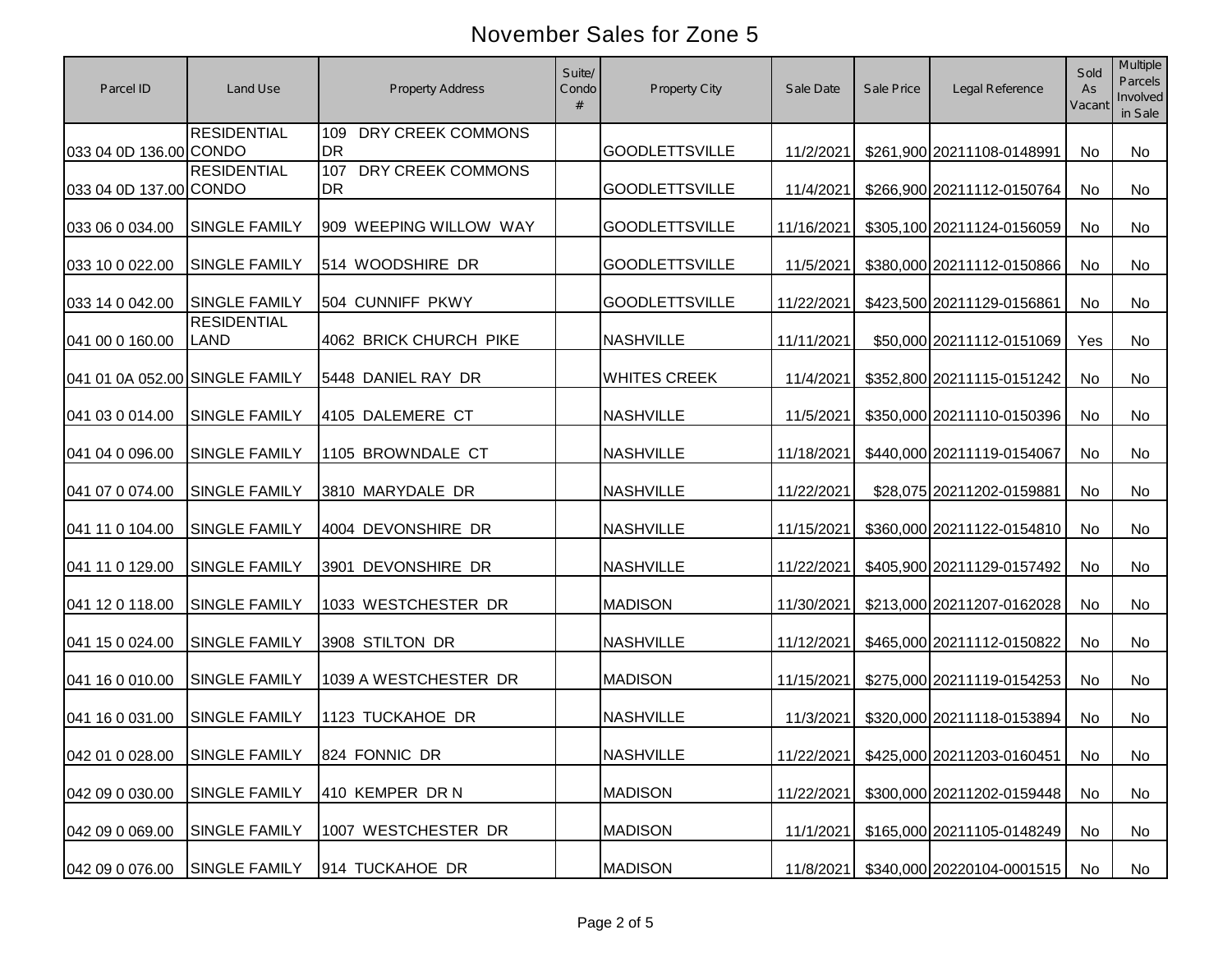| Parcel ID                      | Land Use             | <b>Property Address</b>                      | Suite/<br>Condo | Property City    | Sale Date  | Sale Price | Legal Reference                           | Sold<br>As<br>Vacant | Multiple<br>Parcels<br>Involved<br>in Sale |
|--------------------------------|----------------------|----------------------------------------------|-----------------|------------------|------------|------------|-------------------------------------------|----------------------|--------------------------------------------|
| 042 09 0 076.00                | <b>SINGLE FAMILY</b> | 914 TUCKAHOE DR                              |                 | <b>MADISON</b>   | 11/8/2021  |            | \$309,900 20211217-0167139                | No                   | <b>No</b>                                  |
| 050 02 0A 011.00 SINGLE FAMILY |                      | BELLE ARBOR DR<br>1837                       |                 | <b>NASHVILLE</b> | 11/10/2021 |            | \$410,393 20211117-0153196                | No                   | <b>No</b>                                  |
| 050 02 0A 012.00 SINGLE FAMILY |                      | <b>BELLE ARBOR DR</b><br>1841                |                 | <b>NASHVILLE</b> | 11/29/2021 |            | \$417,000 20211208-0162493                | <b>No</b>            | No                                         |
| 050 02 0A 064.00 SINGLE FAMILY |                      | 3762 WILLOW CREEK RD                         |                 | <b>NASHVILLE</b> | 11/10/2021 |            | \$405,000 20211117-0153338                | <b>No</b>            | <b>No</b>                                  |
| 050 02 0A 150.00 LAND          | <b>RESIDENTIAL</b>   | 1949 BELLE ARBOR DR                          |                 | <b>NASHVILLE</b> | 11/19/2021 |            | \$417,240 20211123-0155391                | No                   | No                                         |
| 050 02 0A 154.00 LAND          | <b>RESIDENTIAL</b>   | <b>WESTCHESTER DR</b><br>1400                |                 | <b>NASHVILLE</b> | 11/1/2021  |            | \$68,000 20211108-0148750                 | Yes                  | <b>No</b>                                  |
| 050 02 0A 156.00 LAND          | <b>RESIDENTIAL</b>   | <b>WESTCHESTER DR</b><br>1405                |                 | <b>NASHVILLE</b> | 11/12/2021 |            | \$398,670 20211115-0151467                | No                   | No                                         |
| 050 02 0A 164.00 LAND          | <b>RESIDENTIAL</b>   | 2713 HUNTMERE LN                             |                 | <b>NASHVILLE</b> | 11/1/2021  |            | \$66,000 20211108-0148752                 | Yes                  | No                                         |
| 050 02 0A 170.00 LAND          | <b>RESIDENTIAL</b>   | <b>HUNTMERE LN</b><br>2708                   |                 | <b>NASHVILLE</b> | 11/1/2021  |            | \$68,000 20211108-0148755                 | Yes                  | No                                         |
| 050 02 0A 171.00 LAND          | <b>RESIDENTIAL</b>   | 2704 HUNTMERE LN                             |                 | <b>NASHVILLE</b> | 11/1/2021  |            | \$68,000 20211108-0148756                 | Yes                  | No                                         |
| 050 02 0A 174.00 LAND          | <b>RESIDENTIAL</b>   | <b>WESTCHESTER DR</b><br>1340                |                 | <b>NASHVILLE</b> | 11/18/2021 |            | \$388,405 20211122-0154692                | <b>No</b>            | No                                         |
| 050 02 0B 214.00 CONDO         | <b>RESIDENTIAL</b>   | 2109 PORTWAY ALY                             |                 | <b>NASHVILLE</b> | 11/24/2021 |            | \$275,000 20211202-0159488                | <b>No</b>            | <b>No</b>                                  |
| 050 02 0B 228.00 CONDO         | <b>RESIDENTIAL</b>   | 2141 PORTWAY ALY                             |                 | <b>NASHVILLE</b> | 11/19/2021 |            | \$280,000 20211129-0157079                | <b>No</b>            | <b>No</b>                                  |
| 050 02 0B 235.00 CONDO         | <b>RESIDENTIAL</b>   | 1312 HAVENBROOK DR                           |                 | <b>NASHVILLE</b> | 11/22/2021 |            | \$268,900 20211201-0158845                | <b>No</b>            | <b>No</b>                                  |
| 050 02 0B 238.00 CONDO         | <b>RESIDENTIAL</b>   | 1318 HAVENBROOK DR                           |                 | <b>NASHVILLE</b> | 11/11/2021 |            | \$278,000 20211123-0155505                | <b>No</b>            | <b>No</b>                                  |
| 050 02 0C 073.00 SINGLE FAMILY |                      | 2637<br><b>THORNTON GROVE</b><br><b>BLVD</b> |                 | <b>NASHVILLE</b> | 11/17/2021 |            | \$393,355 20211119-0154124                | <b>No</b>            | <b>No</b>                                  |
| 050 02 0C 074.00 SINGLE FAMILY |                      | 2641 THORNTON GROVE<br><b>BLVD</b>           |                 | <b>NASHVILLE</b> |            |            | 11/29/2021 \$313,120 20211207-0162130 Yes |                      | Yes                                        |
| 050 02 0C 076.00 SINGLE FAMILY |                      | 2649 THORNTON GROVE<br><b>BLVD</b>           |                 | <b>NASHVILLE</b> | 11/19/2021 |            | \$369,260 20211130-0157917                | No                   | No                                         |
| 050 02 0C 085.00 SINGLE FAMILY |                      | 2919 WINTERBERRY DR                          |                 | <b>NASHVILLE</b> | 11/29/2021 |            | \$313,120 20211207-0162130                | Yes                  | Yes                                        |
| 050 02 0C 087.00 LAND          | <b>RESIDENTIAL</b>   | 2927<br>WINTERBERRY DR                       |                 | <b>NASHVILLE</b> | 11/29/2021 |            | \$313,120 20211207-0162130   Yes          |                      | Yes                                        |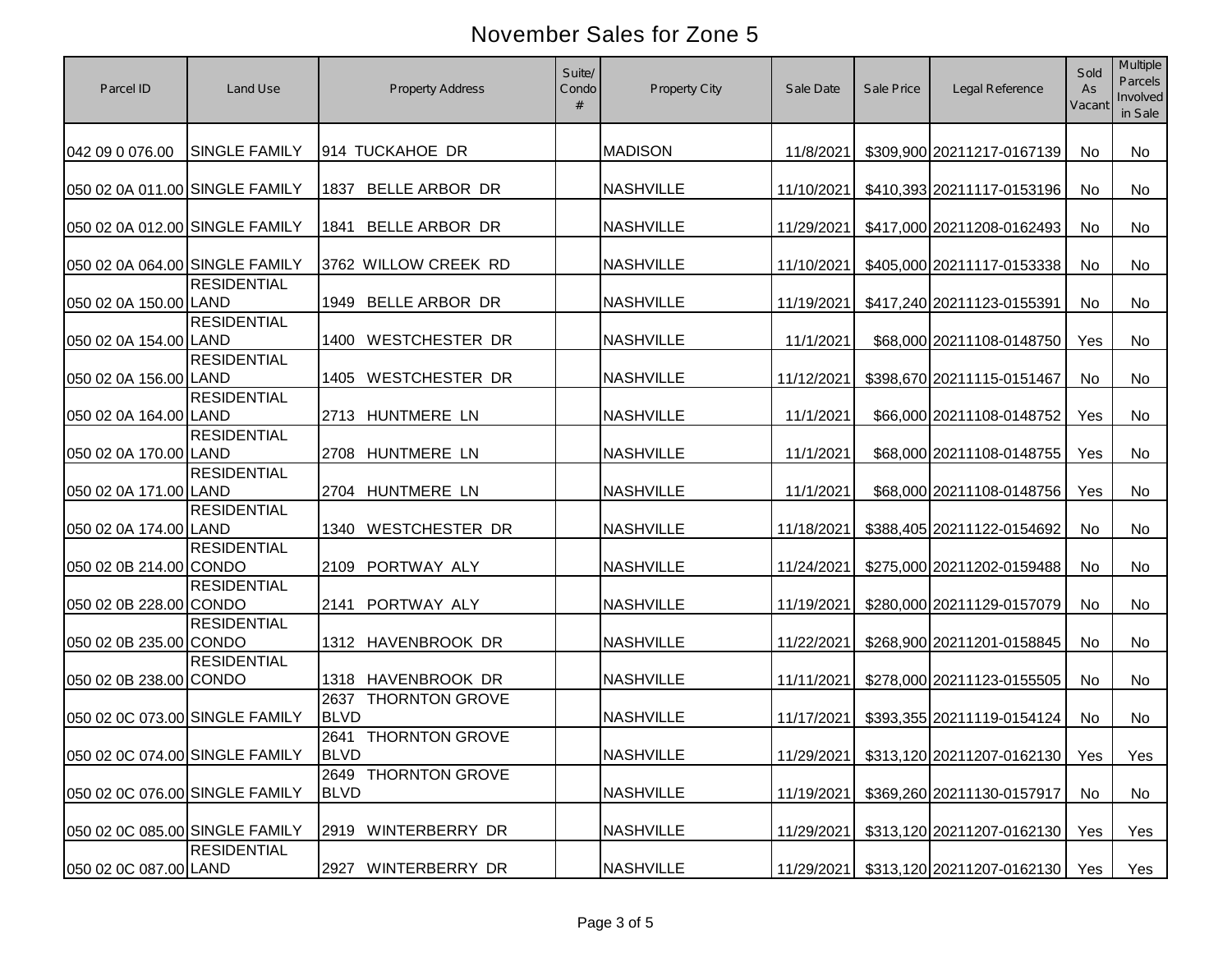| Parcel ID                      | Land Use                      | <b>Property Address</b>                      | Suite/<br>Condo | <b>Property City</b> | Sale Date  | Sale Price | Legal Reference            | Sold<br>As<br>Vacant | Multiple<br>Parcels<br>Involved<br>in Sale |
|--------------------------------|-------------------------------|----------------------------------------------|-----------------|----------------------|------------|------------|----------------------------|----------------------|--------------------------------------------|
| 050 02 0C 089.00 SINGLE FAMILY |                               | WINTERBERRY DR<br>2920                       |                 | <b>NASHVILLE</b>     | 11/29/2021 |            | \$313,120 20211207-0162130 | Yes                  | Yes                                        |
| 050 02 0C 095.00 SINGLE FAMILY |                               | <b>THORNTON GROVE</b><br>2668<br><b>BLVD</b> |                 | <b>NASHVILLE</b>     | 11/23/2021 |            | \$355,275 20211129-0157009 | No                   | No                                         |
| 050 02 0C 098.00 SINGLE FAMILY |                               | <b>THORNTON GROVE</b><br>2656<br><b>BLVD</b> |                 | <b>NASHVILLE</b>     | 11/24/2021 |            | \$359,520 20211206-0161363 | No                   | No                                         |
| 050 02 0D 017.00 CONDO         | <b>RESIDENTIAL</b>            | WINTERBERRY DR<br>2935                       | 49              | <b>NASHVILLE</b>     | 11/24/2021 |            | \$277,660 20211129-0157002 | No                   | No                                         |
| 050 02 0D 019.00 CONDO         | <b>RESIDENTIAL</b>            | WINTERBERRY DR<br>2935                       | 51              | <b>NASHVILLE</b>     | 11/24/2021 |            | \$266,170 20211130-0157922 | No                   | No                                         |
| 050 02 0D 020.00 CONDO         | <b>RESIDENTIAL</b>            | <b>WINTERBERRY DR</b><br>2935                | 52              | <b>NASHVILLE</b>     | 11/29/2021 |            | \$283,660 20211201-0158692 | No                   | No                                         |
| 050 02 0D 025.00 CONDO         | <b>RESIDENTIAL</b>            | WINTERBERRY DR<br>2935                       | 53              | <b>NASHVILLE</b>     | 11/2/2021  |            | \$216,000 20211108-0148762 | Yes                  | Yes                                        |
| 050 02 0D 026.00 CONDO         | <b>RESIDENTIAL</b>            | WINTERBERRY DR<br>2935                       | 54              | <b>NASHVILLE</b>     | 11/2/2021  |            | \$216,000 20211108-0148762 | Yes                  | Yes                                        |
| 050 02 0D 027.00 CONDO         | <b>RESIDENTIAL</b>            | WINTERBERRY DR<br>2935                       | 55              | <b>NASHVILLE</b>     | 11/2/2021  |            | \$216,000 20211108-0148762 | Yes                  | Yes                                        |
| 050 02 0D 028.00 CONDO         | <b>RESIDENTIAL</b>            | WINTERBERRY DR<br>2935                       | 56              | <b>NASHVILLE</b>     | 11/2/2021  |            | \$216,000 20211108-0148762 | Yes                  | Yes                                        |
| 050 02 0D 029.00 CONDO         | <b>RESIDENTIAL</b>            | WINTERBERRY DR<br>2935                       | 33              | <b>NASHVILLE</b>     | 11/22/2021 |            | \$216,000 20211130-0157931 | Yes                  | Yes                                        |
| 050 02 0D 030.00 CONDO         | <b>RESIDENTIAL</b>            | 2935 WINTERBERRY DR                          | 34              | <b>NASHVILLE</b>     | 11/22/2021 |            | \$216,000 20211130-0157931 | Yes                  | Yes                                        |
| 050 02 0D 031.00 CONDO         | <b>RESIDENTIAL</b>            | 2935 WINTERBERRY DR                          | 35              | <b>NASHVILLE</b>     | 11/22/2021 |            | \$216,000 20211130-0157931 | Yes                  | Yes                                        |
| 050 02 0D 032.00 CONDO         | <b>RESIDENTIAL</b>            | 2935 WINTERBERRY DR                          | 36              | <b>NASHVILLE</b>     | 11/22/2021 |            | \$216,000 20211130-0157931 | Yes                  | Yes                                        |
| 050 03 0B 007.00 SINGLE FAMILY |                               | 1012 MULBERRY WAY                            |                 | <b>NASHVILLE</b>     | 11/18/2021 |            | \$365,000 20211130-0158008 | No                   | No                                         |
| 050 03 0B 177.00 SINGLE FAMILY |                               | 1819 APPLE VALLEY CIR                        |                 | <b>NASHVILLE</b>     | 11/5/2021  |            | \$345,000 20211110-0150411 | <b>No</b>            | No                                         |
|                                | 050 04 0 007.00 SINGLE FAMILY | 1116 DUE WEST AVE N                          |                 | <b>MADISON</b>       | 11/15/2021 |            | \$240,000 20211116-0152252 | No                   | No                                         |
| 050 07 0 106.00                | <b>SINGLE FAMILY</b>          | 1109 VILLAGE SPRING DR                       |                 | <b>NASHVILLE</b>     | 11/15/2021 |            | \$289,000 20211202-0159810 | No                   | No                                         |
| 050 11 0A 106.00 SINGLE FAMILY |                               | 3157 LAUREN EVELYN WAY                       |                 | <b>NASHVILLE</b>     | 11/15/2021 |            | \$271,500 20211124-0156446 | No                   | No                                         |
| 051 01 0 003.00                | <b>SINGLE FAMILY</b>          | 1032 DUE WEST AVE N                          |                 | <b>MADISON</b>       | 11/12/2021 |            | \$175,000 20211119-0153993 | No                   | No                                         |